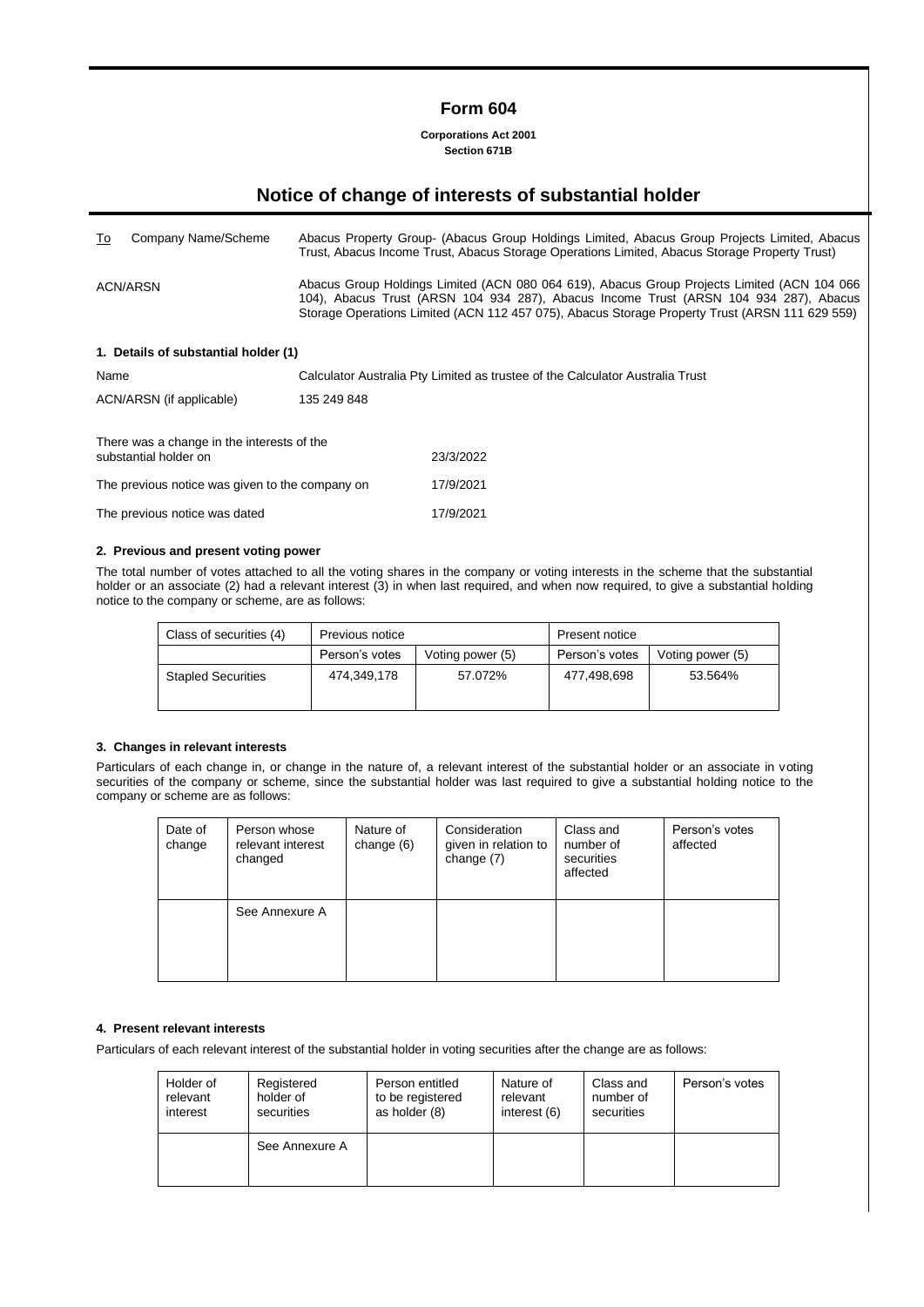#### **5. Changes in association**

The persons who have become associates (2) of, ceased to be associates of, or have changed the nature of their association (9) with, the substantial holder in relation to voting interests in the company or scheme are as follows:

| Name and ACN/ARSN (if applicable) | Nature of association |
|-----------------------------------|-----------------------|
| N/A                               |                       |
|                                   |                       |
|                                   |                       |

### **6. Addresses**

The addresses of persons named in this form are as follows:

| Name                       | Address                                                                                                                                                  |
|----------------------------|----------------------------------------------------------------------------------------------------------------------------------------------------------|
| CALCULATOR AUSTRALIA TRUST | CALCULATOR AUSTRALIA PTY   CARE OF DELOITTE PRIVATE PTY LTD, TOWER 2,<br>LTD AS TRUSTEE OF THE   BROOKFIELD PLACE, 123 ST GEORGES TCE, PERTH<br>WA. 6000 |

#### **Signature**

|           | print name Robert John Miller | capacity | <b>Director</b> |
|-----------|-------------------------------|----------|-----------------|
| sign here |                               | date     | 25/3/2022       |

#### **DIRECTIONS**

- (1) If there are a number of substantial holders with similar or related relevant interests (eg. a corporation and its related corporations, or the manager and trustee of an equity trust), the names could be included in an annexure to the form. If the relevant interests of a group of persons are essentially similar, they may be referred to throughout the form as a specifically named group if the membership of each group, with the names and addresses of members is clearly set out in paragraph 6 of the form.
- (2) See the definition of 'associate' in section 9 of the Corporations Act 2001.
- (3) See the definition of 'relevant interest' in sections 608 and 671B(7) of the Corporations Act 2001.
- (4) The voting shares of a company constitute one class unless divided into separate classes.
- (5) The person's votes divided by the total votes in the body corporate or scheme multiplied by 100.
- (6) Include details of:
	- (a) any relevant agreement or other circumstances because of which the change in relevant interest occurred. If subsection 671B(4) applies, a copy of any document setting out the terms of any relevant agreement, and a statement by the person giving full and accurate details of any contract, scheme or arrangement, must accompany this form, together with a written statement certifying this contract, scheme or arrangement; and
	- (b) any qualification of the power of a person to exercise, control the exercise of, or influence the exercise of, the voting powers or disposal of the securities to which the relevant interest relates (indicating clearly the particular securities to which the qualification applies).

See the definition of 'relevant agreement' in section 9 of the Corporations Act 2001.

(7) Details of the consideration must include any and all benefits, money and other, that any person from whom a relevant interest was acquired has, or may, become entitled to receive in relation to that acquisition. Details must be included even if the benefit is conditional on the happening or not of a contingency. Details must be included of any benefit paid on behalf of the substantial holder or its associate in relation to the acquisitions, even if they are not paid directly to the person from whom the relevant interest was acquired.

(8) If the substantial holder is unable to determine the identity of the person (eg. if the relevant interest arises because of an option) write 'unknown'.

(9) Give details, if appropriate, of the present association and any change in that association since the last substantial holding notice.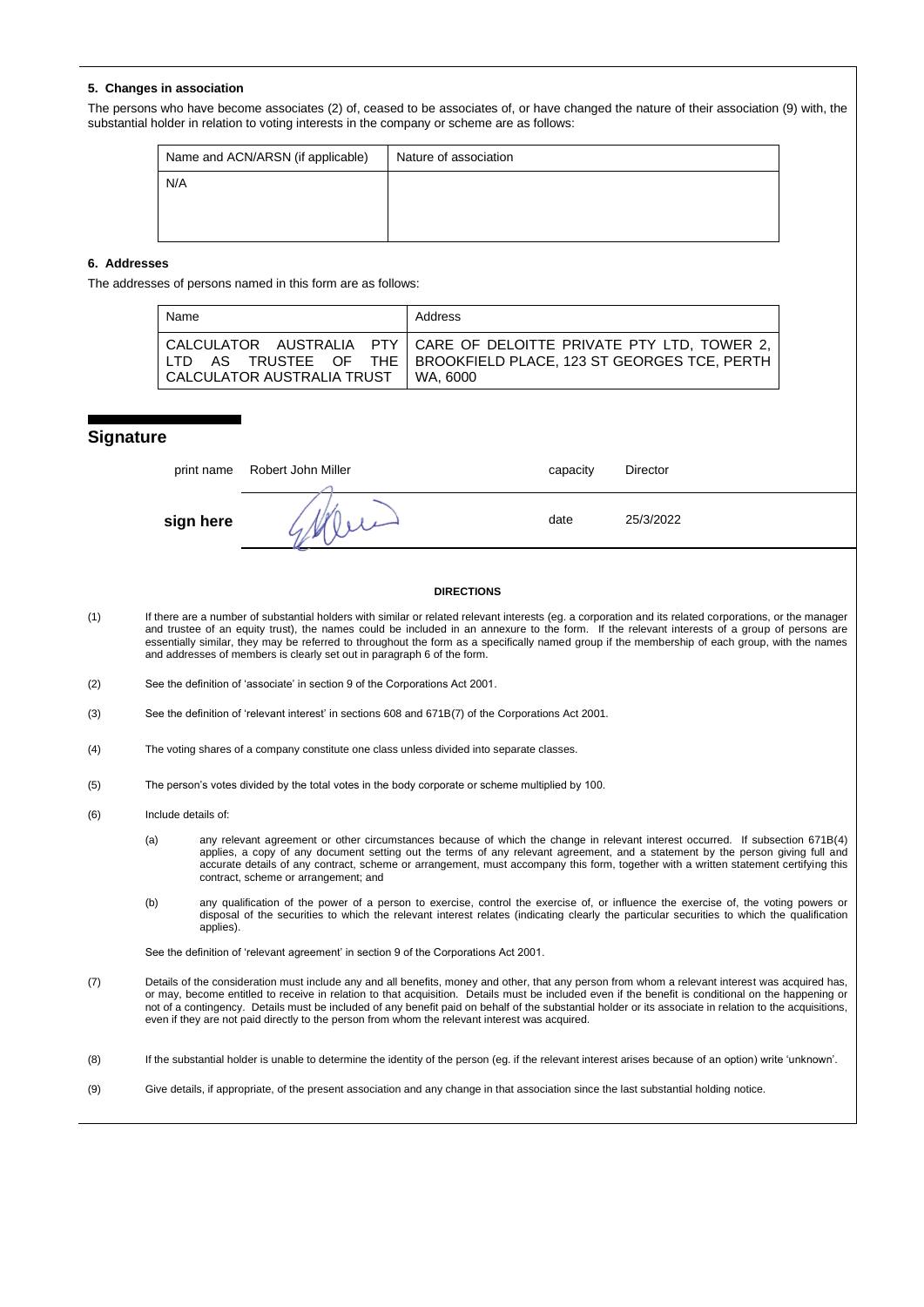**THIS IS THE ANNEXURE MARKED "A" OF 3 PAGES REFERRED TO IN FORM 604 "NOTICE OF CHANGE OF INTERESTS OF SUBSTANTIAL HOLDER" SIGNED BY ME ON 25 MARCH 2022**

 $4$  Meri

# **ROBERT JOHN MILLER DIRECTOR OF CALCULATOR AUSTRALIA PTY LIMITED ACN 135 249 848**

# **3. CHANGES IN RELEVANT INTERESTS**

| <b>DATE OF</b><br><b>CHANGE</b> | <b>PERSON WHOSE RELEVANT</b><br><b>INTEREST CHANGED</b>                                                                                                                                                                                                                                                                       | <b>NATURE OF</b><br><b>CHANGE (6)</b>                                                                                            | <b>CONSIDERATION</b><br><b>GIVEN IN RELATION</b><br><b>TO CHANGE</b> | <b>CLASS AND</b><br><b>NUMBER OF</b><br><b>SECURITIES</b><br><b>AFFECTED</b> | <b>PERSON'S</b><br><b>VOTES</b><br><b>AFFECTED</b> |
|---------------------------------|-------------------------------------------------------------------------------------------------------------------------------------------------------------------------------------------------------------------------------------------------------------------------------------------------------------------------------|----------------------------------------------------------------------------------------------------------------------------------|----------------------------------------------------------------------|------------------------------------------------------------------------------|----------------------------------------------------|
| 16/09/2021                      | <b>CALCULATOR AUSTRALIA PTY</b><br>LTD AS TRUSTEE OF THE<br>CALCULATOR AUSTRALIA<br>TRUST<br>NOTE: THE SOLE BENEFICIARY<br>OF THE CALCULATOR<br>AUSTRALIA TRUST IS<br><b>GUARDIAN TRUST COMPANY</b><br>LIMITED AS TRUSTEE OF THE<br>CALCULATOR PROPERTIES<br>BARE TRUST (SEE FORM 603<br>DATED 21 JANUARY 2009)               | <b>ENTRY INTO</b><br>ICONTRACTS FOR<br>THE PURCHASE OF<br>THE SECURITIES ON<br>AUSTRALIAN STOCK<br><b>EXCHANGE LIMITED</b>       | \$3,481,515.95                                                       | 961,764 STAPLED<br><b>SECURITIES</b>                                         | 961,764                                            |
| 17/09/2021                      | <b>CALCULATOR AUSTRALIA PTY</b><br>LTD AS TRUSTEE OF THE<br>CALCULATOR AUSTRALIA<br><b>TRUST</b><br>NOTE: THE SOLE BENEFICIARY<br>OF THE CALCULATOR<br>AUSTRALIA TRUST IS<br><b>GUARDIAN TRUST COMPANY</b><br>LIMITED AS TRUSTEE OF THE<br><b>CALCULATOR PROPERTIES</b><br>BARE TRUST (SEE FORM 603<br>DATED 21 JANUARY 2009) | <b>ENTRY INTO</b><br><b>CONTRACTS FOR</b><br>THE PURCHASE OF<br>THE SECURITIES ON<br>AUSTRALIAN STOCK<br><b>EXCHANGE LIMITED</b> | \$1,139,647.37                                                       | 315,683 STAPLED<br><b>SECURITIES</b>                                         | 315,683                                            |
| 20/09/2021                      | <b>CALCULATOR AUSTRALIA PTY</b><br>LTD AS TRUSTEE OF THE<br>CALCULATOR AUSTRALIA<br>TRUST<br>NOTE: THE SOLE BENEFICIARY<br>OF THE CALCULATOR<br>AUSTRALIA TRUST IS<br><b>GUARDIAN TRUST COMPANY</b><br>LIMITED AS TRUSTEE OF THE<br>CALCULATOR PROPERTIES<br>BARE TRUST (SEE FORM 603<br>DATED 21 JANUARY 2009)               | <b>ENTRY INTO</b><br>ICONTRACTS FOR<br>THE PURCHASE OF<br>THE SECURITIES ON<br>AUSTRALIAN STOCK<br><b>EXCHANGE LIMITED</b>       | \$1,301,730.67                                                       | 359,442 STAPLED<br><b>SECURITIES</b>                                         | 359,442                                            |
| 21/09/2021                      | CALCULATOR AUSTRALIA PTY<br>LTD AS TRUSTEE OF THE<br>CALCULATOR AUSTRALIA<br>TRUST<br>NOTE: THE SOLE BENEFICIARY<br>OF THE CALCULATOR<br>AUSTRALIA TRUST IS<br><b>GUARDIAN TRUST COMPANY</b><br>LIMITED AS TRUSTEE OF THE<br>CALCULATOR PROPERTIES<br>BARE TRUST (SEE FORM 603<br>DATED 21 JANUARY 2009)                      | <b>ENTRY INTO</b><br><b>CONTRACTS FOR</b><br>THE PURCHASE OF<br>THE SECURITIES ON<br>AUSTRALIAN STOCK<br><b>EXCHANGE LIMITED</b> | \$1,702,902.07                                                       | 473,111 STAPLED<br><b>ISECURITIES</b>                                        | 473,111                                            |
| 24/09/2021                      | CALCULATOR AUSTRALIA PTY<br>LTD AS TRUSTEE OF THE<br>CALCULATOR AUSTRALIA<br>TRUST<br>NOTE: THE SOLE BENEFICIARY<br>OF THE CALCULATOR<br>AUSTRALIA TRUST IS<br><b>GUARDIAN TRUST COMPANY</b><br>LIMITED AS TRUSTEE OF THE<br><b>CALCULATOR PROPERTIES</b><br>BARE TRUST (SEE FORM 603<br>DATED 21 JANUARY 2009)               | ENTRY INTO<br><b>CONTRACTS FOR</b><br>THE PURCHASE OF<br>THE SECURITIES ON<br><b>AUSTRALIAN STOCK</b><br><b>EXCHANGE LIMITED</b> | \$1,046,609.29                                                       | 290,000 STAPLED<br><b>SECURITIES</b>                                         | 290,000                                            |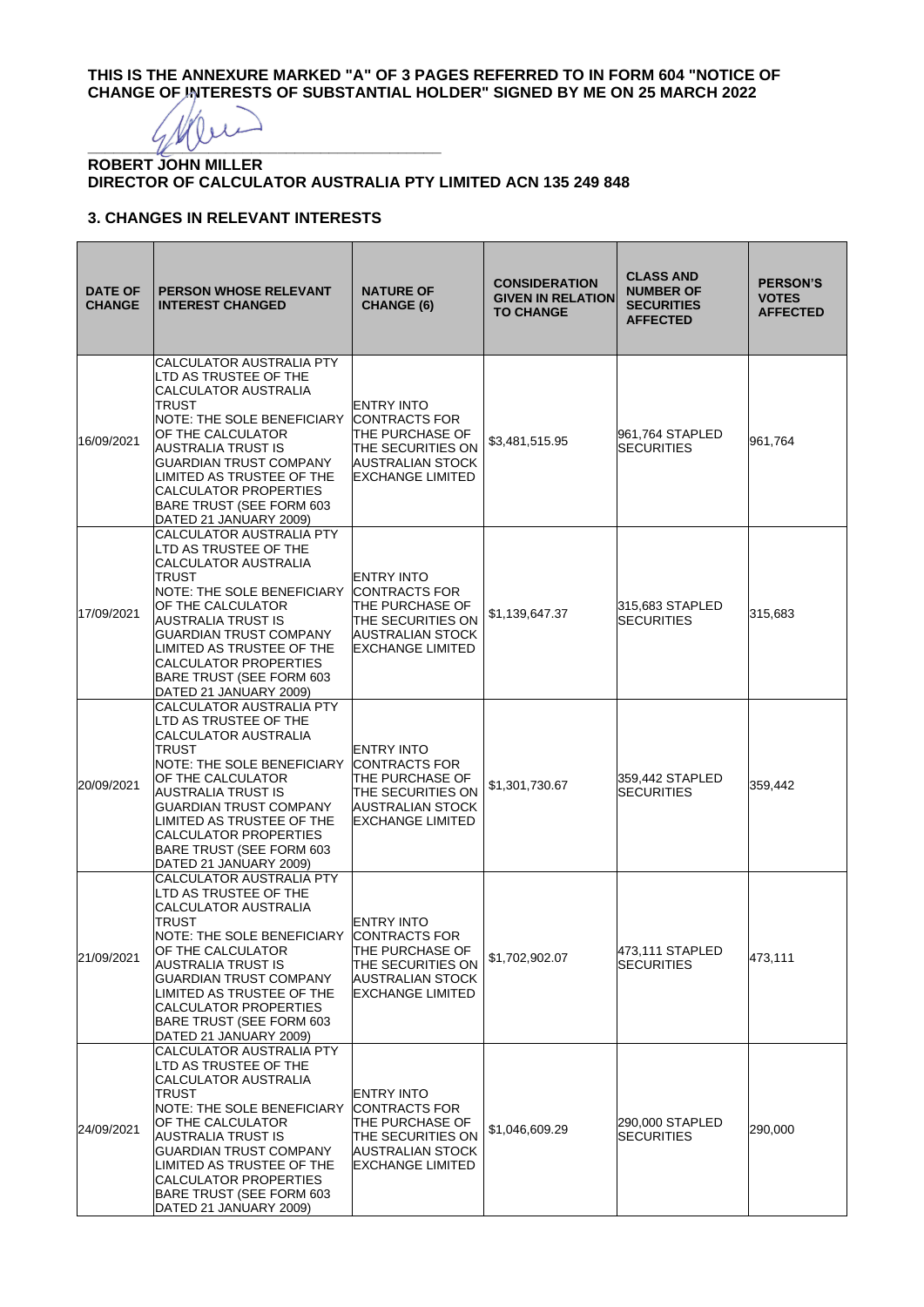| <b>DATE OF</b><br><b>CHANGE</b> | <b>PERSON WHOSE RELEVANT</b><br><b>INTEREST CHANGED</b>                                                                                                                                                                                                                                                                                     | <b>NATURE OF</b><br><b>CHANGE (6)</b>                                                                                                                 | <b>CONSIDERATION</b><br><b>GIVEN IN RELATION</b><br><b>TO CHANGE</b> | <b>CLASS AND</b><br><b>NUMBER OF</b><br><b>SECURITIES</b><br><b>AFFECTED</b> | <b>PERSON'S</b><br><b>VOTES</b><br><b>AFFECTED</b> |
|---------------------------------|---------------------------------------------------------------------------------------------------------------------------------------------------------------------------------------------------------------------------------------------------------------------------------------------------------------------------------------------|-------------------------------------------------------------------------------------------------------------------------------------------------------|----------------------------------------------------------------------|------------------------------------------------------------------------------|----------------------------------------------------|
| 27/09/2021                      | <b>CALCULATOR AUSTRALIA PTY</b><br>LTD AS TRUSTEE OF THE<br><b>CALCULATOR AUSTRALIA</b><br><b>TRUST</b><br>NOTE: THE SOLE BENEFICIARY<br>OF THE CALCULATOR<br>AUSTRALIA TRUST IS<br><b>GUARDIAN TRUST COMPANY</b><br>LIMITED AS TRUSTEE OF THE<br><b>CALCULATOR PROPERTIES</b><br>BARE TRUST (SEE FORM 603<br>DATED 21 JANUARY 2009)        | <b>ENTRY INTO</b><br><b>CONTRACTS FOR</b><br><b>THE PURCHASE OF</b><br><b>THE SECURITIES ON</b><br>AUSTRALIAN STOCK<br><b>EXCHANGE LIMITED</b>        | \$167,636.54                                                         | 46.522 STAPLED<br><b>SECURITIES</b>                                          | 46,522                                             |
| 28/09/2021                      | <b>CALCULATOR AUSTRALIA PTY</b><br>LTD AS TRUSTEE OF THE<br><b>CALCULATOR AUSTRALIA</b><br><b>TRUST</b><br>NOTE: THE SOLE BENEFICIARY<br>OF THE CALCULATOR<br><b>AUSTRALIA TRUST IS</b><br><b>GUARDIAN TRUST COMPANY</b><br>LIMITED AS TRUSTEE OF THE<br><b>CALCULATOR PROPERTIES</b><br>BARE TRUST (SEE FORM 603<br>DATED 21 JANUARY 2009) | <b>ENTRY INTO</b><br><b>CONTRACTS FOR</b><br><b>THE PURCHASE OF</b><br><b>THE SECURITIES ON</b><br><b>AUSTRALIAN STOCK</b><br><b>EXCHANGE LIMITED</b> | \$193,023.42                                                         | 53,478 STAPLED<br><b>SECURITIES</b>                                          | 53,478                                             |
| 30/09/2021                      | <b>CALCULATOR AUSTRALIA PTY</b><br>LTD AS TRUSTEE OF THE<br><b>CALCULATOR AUSTRALIA</b><br>TRUST<br><b>NOTE: THE SOLE BENEFICIARY</b><br>OF THE CALCULATOR<br><b>AUSTRALIA TRUST IS</b><br><b>GUARDIAN TRUST COMPANY</b><br>LIMITED AS TRUSTEE OF THE<br><b>CALCULATOR PROPERTIES</b><br>BARE TRUST (SEE FORM 603<br>DATED 21 JANUARY 2009) | <b>STAPLED</b><br><b>SECURITIES ISSUED</b><br><b>PURSUANT TO</b><br><b>PARTICIPATION IN</b><br><b>DIVIDEND</b><br><b>REINVESTMENT</b><br><b>PLAN</b>  | \$2,266,659.73                                                       | 649.520 STAPLED<br><b>SECURITIES</b>                                         | 649,520                                            |